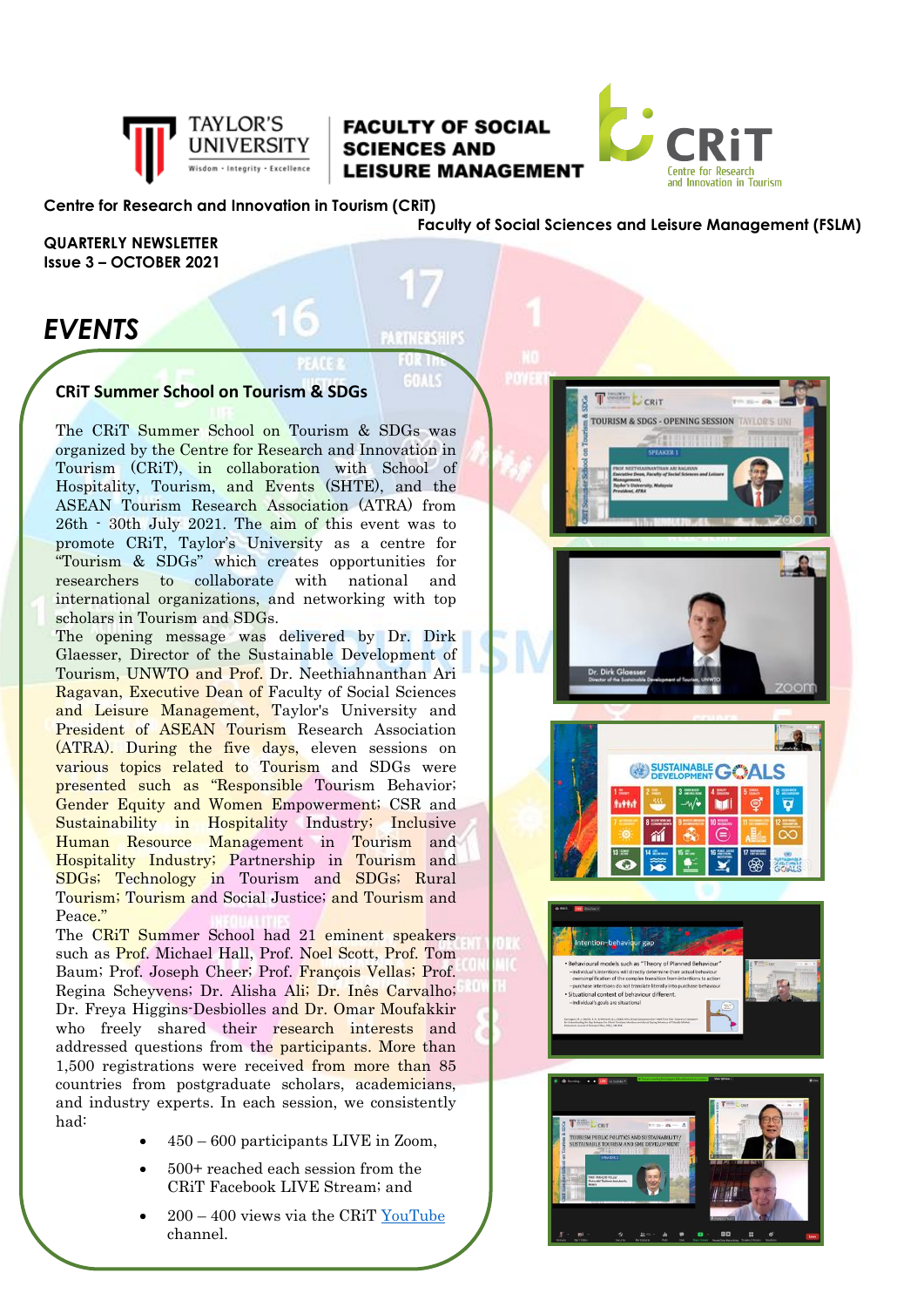#### **Postgraduate Research Colloquium (PGRC) 2021**

Centre for Research and Innovation in Tourism (CRiT) and Faculty of Social Sciences and Leisure Management (FSLM) organized Postgraduate Research Colloquium (PGRC) 2021 – virtually, on  $31^{st}$  July –  $1^{st}$ August 2021. 1000+ participants from 60 different countries registered for the PGRC2021. Six concurrent sessions, including 18 breakout rooms (Selangor, Kuala Lumpur and Putrajaya), were arranged to accommodate 51 presentations (37 PhD and 14 MIHM) by postgraduate students under four tracks Hospitality, Tourism & Event; Media and Communication; Education and Food Sciences & Gastronomy. An average of almost 60 participants attended each breakout room.

Four research workshops were also executed, offered by eminent international speakers during the two days of the colloquium.

- Fuzzy-set Qualitative Comparative Analysis (fsQCA): What? Why? and How? attended by 300 participants.
- Mixed-Methods Research, attended by 233 participants.
- Challenges for Postgraduates and Young Researchers and Difficult Roads Often Lead to Beautiful Destinations attended by 246 participants.
- Designing a Qualitative Ethnographic Research, attended by 208 participants

Results of evaluation surveys confirm that each workshop was excellent in terms of workshop objectives achieved, well-organized content, knowledgeable and well-prepared speaker/s, zoom meeting rooms and the management, and overall satisfaction of the participants for each workshop. Besides Zoom, workshops were also done live on the CRiT YouTube channel, Facebook and LinkedIn, and as an average, each workshop have been viewed 200 times on the YouTube channel and four times shared on Facebook. Recording of each workshop can be accessed via CRiT [YouTube](https://www.youtube.com/channel/UCsnhUzwArTrucQhkNpHMrAg) channel.

**PGRC 2021**  $\odot$ **TEL PGRC 2021** 

**TAYLOR'S** 

**PGRC 2021** 

**OPENING**<br>REMARKS



NOATTER

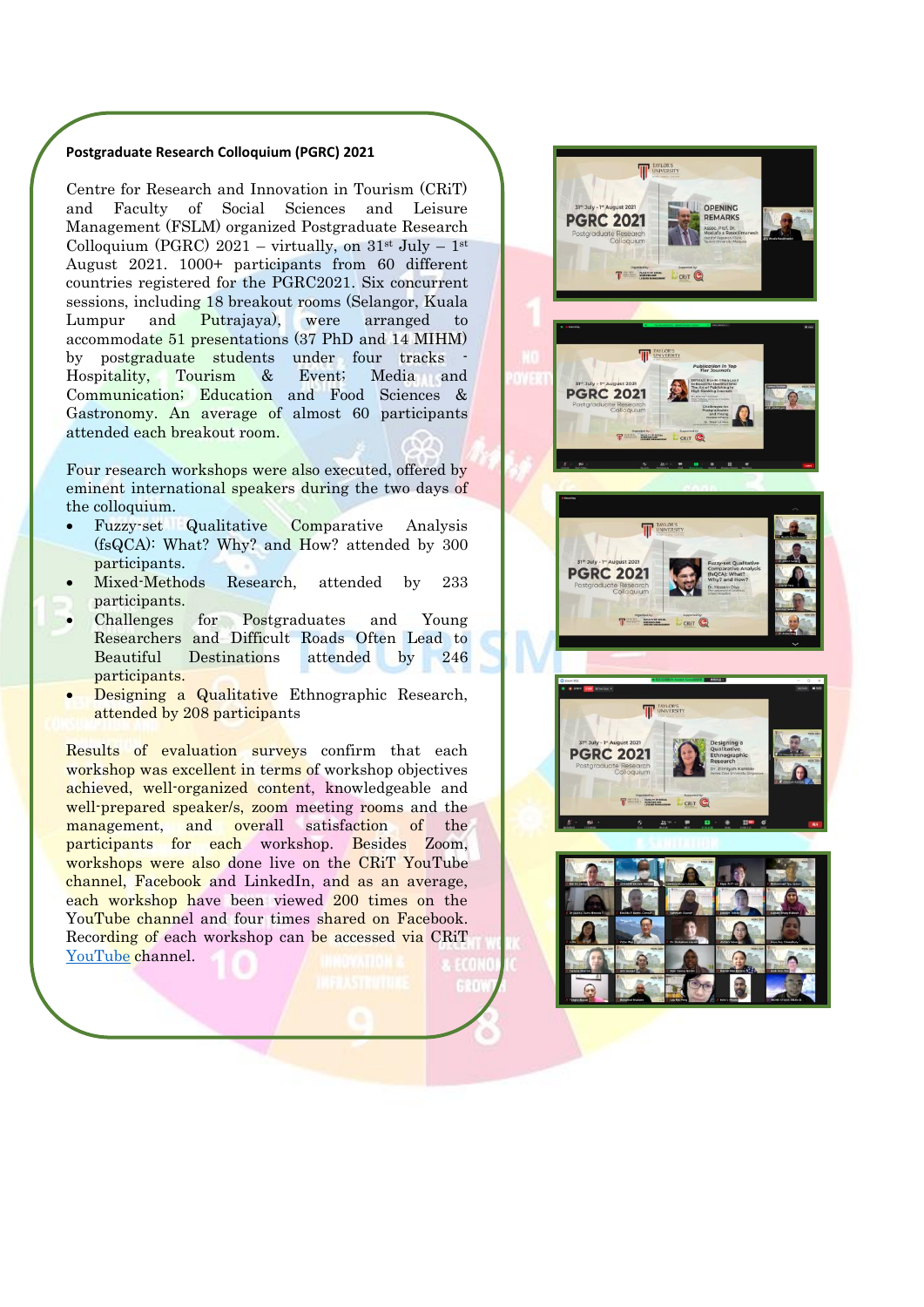### **QS Subject Focus Summit Hospitality and Leisure Management 2021**

The QS Subject Focus Summit Hospitality and Leisure Management 2021, with the topic of "Sustainable and Resilient Solutions in Tourism Today" has been organized by QS, Prince of Songkla University and Taylor's University from 5-7 October 2021.

Themed Sustainable and Resilient Solutions in Tourism Today, the QS Subject Focus Summit Hospitality and Leisure Management explores events such as the COVID-19 pandemic and looks at what lessons can be learnt. The summit brings together experts and leaders in hospitality and academia to discuss the future of hospitality and the tourism industry and how sustainable models should be implemented.

#### [Read More](https://www.facebook.com/CRiT99/posts/271576938166927)



#### **Virtual MoU Signing of the REBIRTH**

Centre for Research and Innovation in Tourism (CRiT) with lead mentors namely: Dr Kandappan Balasubramanian, Dr Puvaneswaran Kunasekaran, Dr. Rupam Konar and Dr Rokhshad Tavakoli strongly supported the Virtual MoU Signing of the REBIRTH project held last August 19, 2021.

REBIRTH stands for Resilient Educators, Borderless Innovators Reshaping Tourism and Hospitality aims to promote research capacity development and professional networking between SHTE, Taylors University Malaysia, and College of International Tourism and Hospitality Management of the Lyceum of the Philippines University.





# *INVITED SPEAKERS*

#### Alternative Tourism and Its Impacts

Dr. Jeetesh Kumar, Associate Director - Information Management and Documentation of the Centre for Research and Innovation in Tourism (CRiT) was invited by Dr. Suhendroyono, Chairman, STIPRAM Yougakarta, Indonesia to share the insights on "Alternative Tourism and its Impacts" during International Webinar 2021, on 10th August 2021. Dr. Jeetesh discussed basics, types, differences and character sticks of Alternative tourism/ tourists.



[Read More](https://www.facebook.com/CRiT99/posts/240658101258811)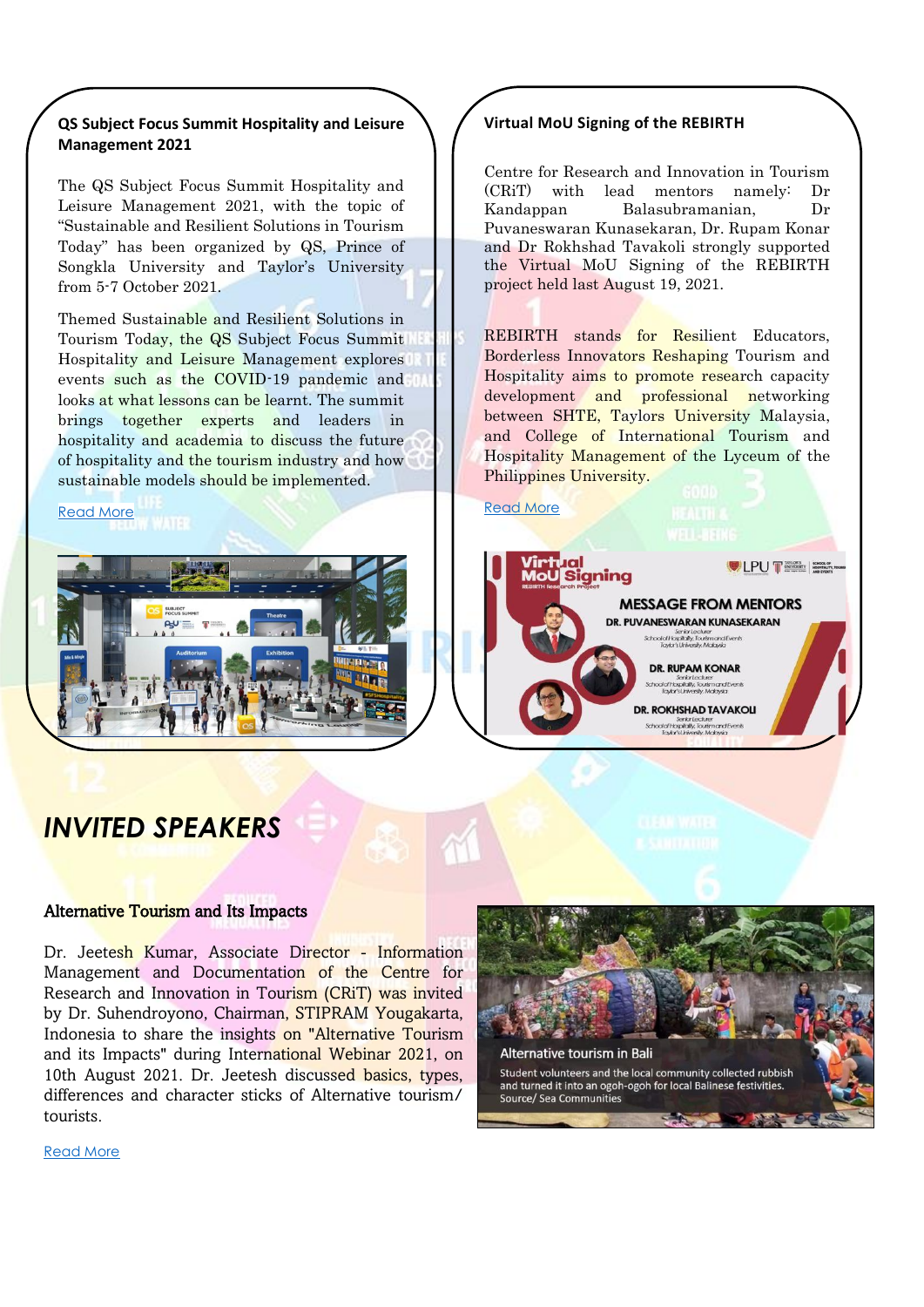

## Union of Filipino Tourism Educators (UFTE) Virtual General Membership Meeting (GMM) 2021

Associate Prof. Dr. Kandappan Balasubramanian, Associated Director of the Centre for Research and Innovation in Tourism (CRiT) and Prof David Hind were invited to be part of the Union of Filipino Tourism Educators (UFTE) Virtual General Membership Meeting (GMM) 2021 and Election of the Organization's Board of Trustees slated on September 09, 2021 at 1:00PM with the theme: UFTE Moving Forward in 2021: Strengthening Academic Internationalization through Partnerships and Linkages.

#### [Read More](https://www.facebook.com/CRiT99/posts/251512116840076) **PARTNERSHIPS PEACER FOR THE GOALS JUSTICE**

Building Strong University Linkage Programs for the Advancement of Tourism & Hospitality Education: The Taylor's University way!

The Union of Filipino Tourism Educators (UFTE) organised its General Membership Meeting for this year 2021 and Election of the new Board of Trustees on September 09, 2021 with the theme: "UFTE Moving Forward in 2021: Strengthening Academic Internationalization through Partnerships and Linkages." Associate Professor Dr. Kandappan Balasubramanian, shared his experience as one of Resource Speakers during this momentous event



**Building a Strong University Linkage** Programs for the **Advancement of Tourism** & Hospitality Education: The TAYLOR'S

**UNIVERSITY WAY!** 

Kandappan Balasubramanian, Ph.D., CHIA Associate Professor - School of Hospitality, Tourism, and Events<br>Associate Director - Human Capital Development fo Center for Research and Innovations in Tourism (CRIT) TAVI OR'S UNIVERSITY MALAYSIA

#### [Read More](https://www.facebook.com/CRiT99/posts/256894716301816)



#### Conducting Research in the New Normal : Best Practices and Strategies

Center for Research Innovation and Data Management (CRID) organised a webinar on strengthening the research culture encourages research enthusiasts to explore innovative ideas and shared best practices in the conduct of research in the new normal. They invited Dr. Puvaneswaran Kunasekaran as the webinar speaker.

[Read More](https://www.facebook.com/CRiT99/posts/269196691738285)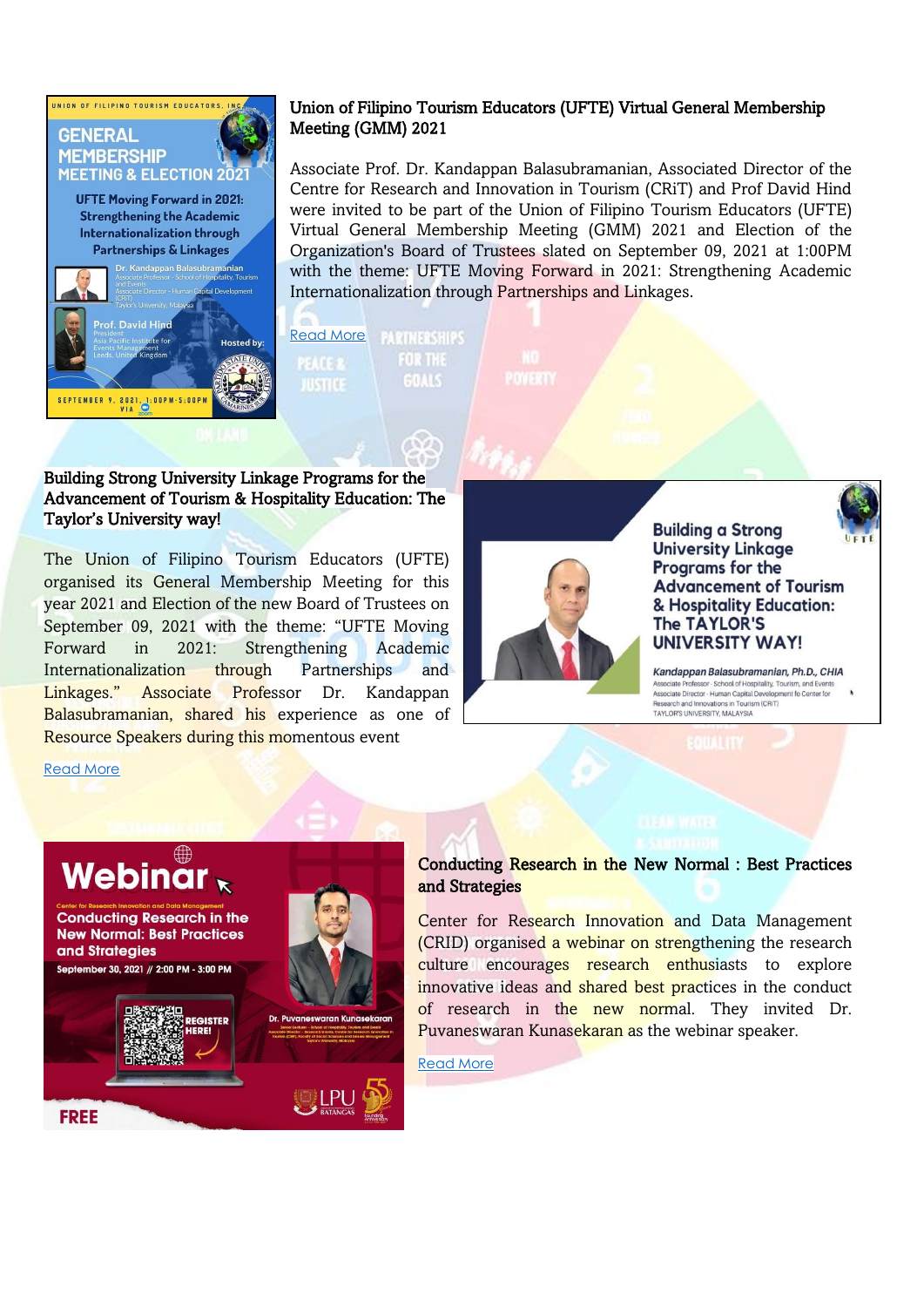## Tourism and Hospitality Research: Approach in dealing with the pandemic crisis

The University of Papua New Guinea (UPNG) organised its 15th UPNG Tourism Convention 2021 through Hybrid mode on the 22nd of September with the theme: "Preparing for a New Dawn for PNG Tourism". They invited Associate Professor Dr. Kandappan Balasubramanian to share his expertise and insights on the topic "Tourism and Hospitality Research: Approach in dealing with the pandemic crisis".



# *PUBLICATIONS*

Read More

- Are we in right path for mediation analysis? Reviewing the literature and proposing robust guidelines <https://www.sciencedirect.com/science/article/abs/pii/S1447677021001170?via%3Dihub>
- Investigating the mediating role of visitor satisfaction in the relationship between memorable tourism experiences and behavioral intentions in heritage tourism context <https://www.emerald.com/insight/content/doi/10.1108/TR-02-2021-0086/full/html>
- Event Tourism In Asian Countries; Challenges and Prospects [https://www.appleacademicpress.com/event-tourism-in-asian-countries-challenges-and](https://www.appleacademicpress.com/event-tourism-in-asian-countries-challenges-and%20prospects/9781774630044) [prospects/9781774630044](https://www.appleacademicpress.com/event-tourism-in-asian-countries-challenges-and%20prospects/9781774630044)
	- Social media marketing influence on boutique hotel customers <https://tmstudies.net/index.php/ectms/article/view/1502>

**JUSTICE** 

- Exploring the factors influencing the selection of traditional travel agencies: A case of Banjarmasin, Indonesia
- <https://journals.itb.ac.id/index.php/ajht/article/view/16008>
- Corporate social responsibility and brand loyalty in private higher education: mediation assessment of **brand reputation and trust** <https://www.tandfonline.com/doi/abs/10.1080/08841241.2021.1973645?journalCode=wmhe20>
- A framework for understanding media exposure and post-COVID-19 travel intentionst <https://www.tandfonline.com/doi/abs/10.1080/02508281.2021.1949545?journalCode=rtrr20>
- A critical review of moderation analysis in tourism and hospitality research toward robust guidelines [https://www.emerald.com/insight/content/doi/10.1108/IJCHM-02-2021-](https://www.emerald.com/insight/content/doi/10.1108/IJCHM-02-2021-0272/full/html?fbclid=IwAR3_DWWqt8cvmTAOv_JZ5BRkhNPWa5-JTpdDBZQM6ftwGkEf1ghK2_hZqEw) [0272/full/html?fbclid=IwAR3\\_DWWqt8cvmTAOv\\_JZ5BRkhNPWa5-JTpdDBZQM6ftwGkEf1ghK2\\_hZqEw](https://www.emerald.com/insight/content/doi/10.1108/IJCHM-02-2021-0272/full/html?fbclid=IwAR3_DWWqt8cvmTAOv_JZ5BRkhNPWa5-JTpdDBZQM6ftwGkEf1ghK2_hZqEw)

ö